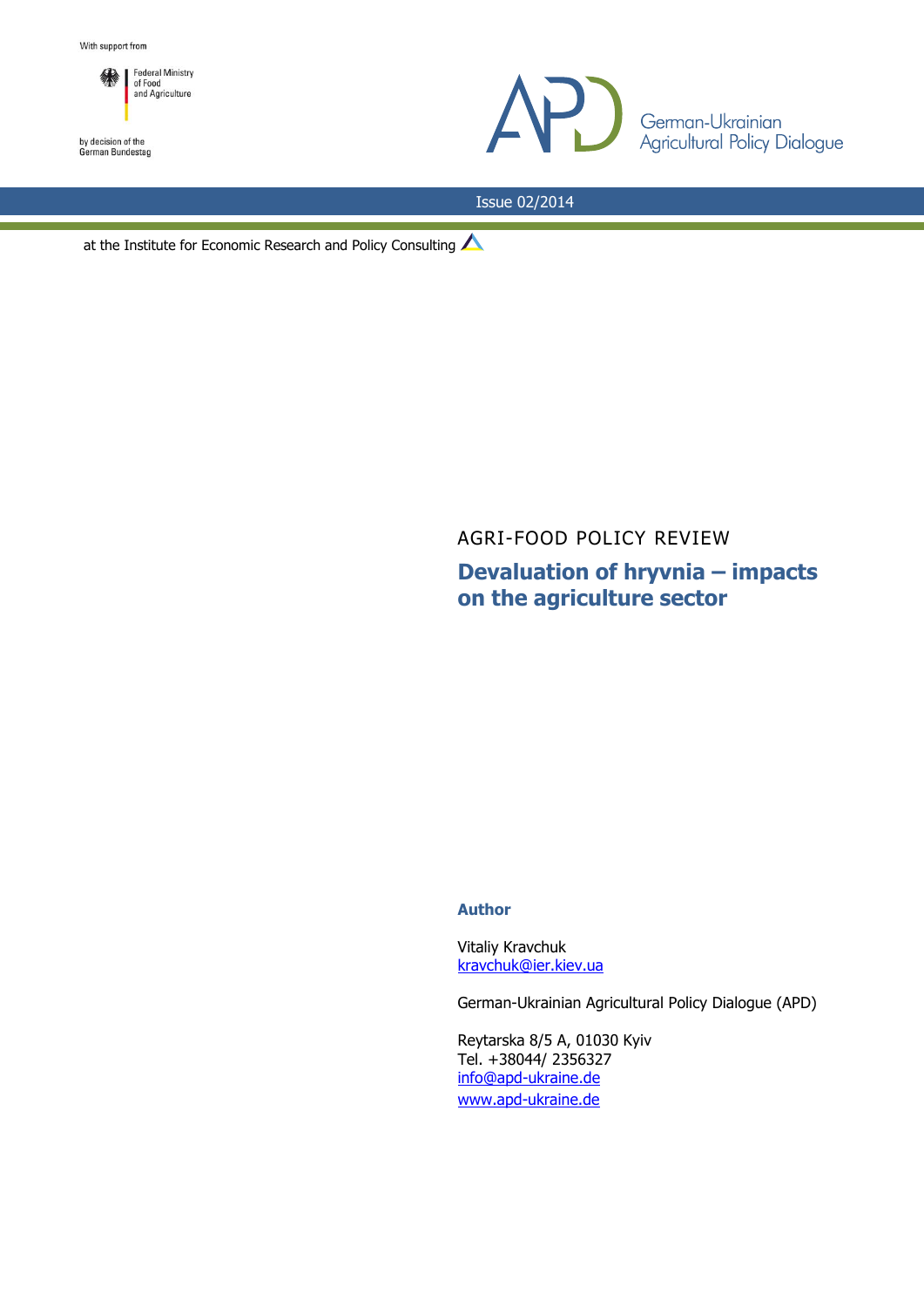**Devaluation of hryvnia is expected to have impact on the agriculture sector of Ukraine, which became particularly in recent years a significant player in national economy and international trade.** 

**Despite the overall negative trade balance of Ukraine, agriculture contributes positively to trade balance. Exports consist mainly of commodities, whereas imports contain some inputs and large part of investment goods. Thus it is generally expected that devaluation of hryvnia would lead to improvement of competiveness of the agriculture sector in general. But the impact depends not only on the balance of imported and exported goods, but also on the size of the domestic market for inputs and produced goods as well as impact of the devaluation on related sectors and economy as a whole.**



# **Brief overview of exchange rate policy until January**

After massive economic crisis in 2008, exchange rate of Ukrainian hryvnia versus US dollar weakened to UAH 8 per USD. The central bank (NBU) was unable to maintain the unofficial peg of national currency to US dollar established in 2001<sup>1</sup> at UAH 5 per USD. The main reasons for depreciation were sharp reduction in export revenues in response to crash in commodity prices, stop of external capital inflows and internal capital flight as

<u>.</u>

demand for cash foreign currency (mostly US dollars) rose dramatically.

After brief period of floating, the NBU returned to fixed exchange rate in 2009 and maintained peg to US dollar on a level of roughly UAH 8 per USD until January 2014. However, exports remained anaemic and prices for key export commodities remained lower than before crisis. At the same time payments for imports grew as consumption exceeded pre-crisis levels and Ukraine had to pay for imported gas from Russia at high prices. Inflows of FDI dropped and access to external capital markets was episodic<sup>2</sup>.



As a result, NBU had to use large part of international reserves to support exchange rate after lending program with the IMF went off-track in 2011. International reserves of the NBU dropped by over 50% from maximum value of USD 38.2 bn in September 2011 to USD 17.8 bn by the end of January 2014. Central bank also had to introduce administrative measures to support exchange rate. Among others, exporters are required to transfer payment for exported goods to accounts in Ukrainian banks within 90 days and immediately sell 50% of received funds. This measure was introduced in November 2012 and will remain in force at least until May 2014. NBU also allowed the UAH/USD exchange rate to weaken gradually by about 3% between 2010 and 2013.

 $<sup>1</sup>$  In 2005 hryvnia appreciated by about 5% and in the end of</sup> 2007 and in the beginning of 2008 hryvnia appreciated by another 4%

<sup>1</sup> <sup>2</sup> Central banks of developed economies adopted "quantative easing" policies flooding markets with liquidity and depressing interest rates for safe assets. This created windows of opportunity for the countries with low credit rating to get relatively cheap funding when market confidence picked up.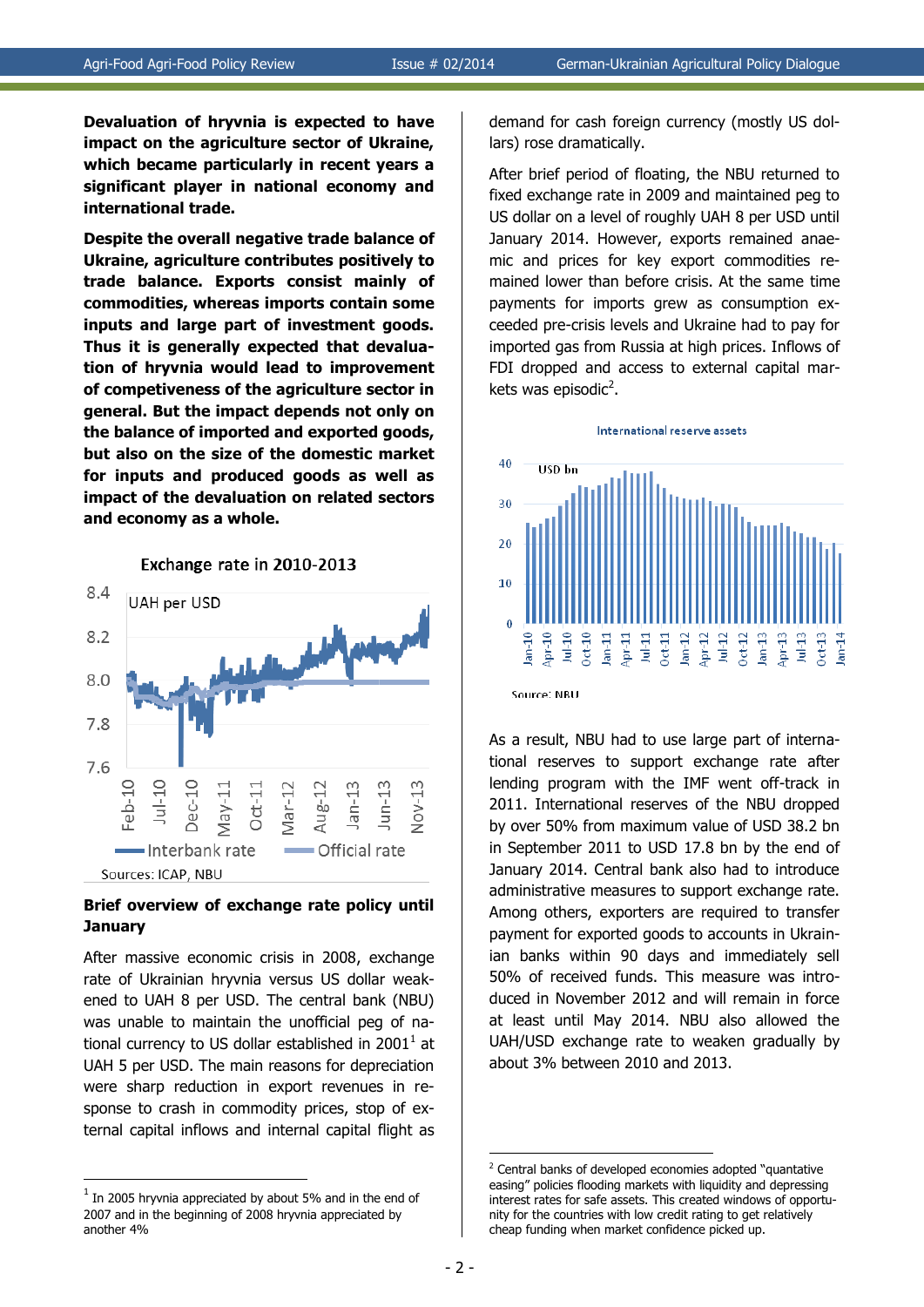#### **Current situation and prospects**

Due to falling reserves, the NBU became reluctant to intervene on the foreign exchange market over the last months. State-owned banks started to act as market makers on the interbank foreign exchange market instead of the central bank. In the end of January and in the first days of February demand for foreign currency on interbank market jumped likely due to capital flight and/or large scheduled payments in foreign currency. Interventions by the NBU were insufficient to stabilize exchange rate while export revenues and other incoming transfers were seasonally low. As a result, interbank exchange rate<sup>3</sup> shot up from UAH 8.3 per USD on January 15 to over UAH 9 per USD by February 5.

#### Exchange rate in 2014



Sources: ICAP, NBU

In response, the NBU introduced a number of emergency measures on February 6. The NBU required all companies to deposit hryvnia funds and wait six working days before receiving purchased foreign currency. The NBU also prohibited outward FDI and early repayments of loans, limited bank transfers abroad by individuals to UAH 50.000 per month, lifted 20% unremunerated reserve requirement on short-term external borrowing. NBU also started to set official exchange rate (used for customs and taxation purposes and as a reference in some contracts) at the level of the average interbank rate for the previous day<sup>4</sup>. As a result, official exchange rate jumped by 9% from UAH 7.993 per USD (effective from July

<u>.</u>

2012) to UAH 8.708 per USD on February 7 and later moved in line with interbank rate as reported by the NBU.

Furthermore, interbank market turnover fell sharply and exchange rate initially retreated to UAH 8.6 per USD. However, exchange rate gradually weakened to UAH 9 per USD by February 21 and shot up past UAH 10 per USD for a few days after new NBU management was appointed by the new government.

It is not clear how long the increased flexibility of the exchange rate will last. The NBU is unlikely to conduct significant interventions on the foreign currency market until government secures support package from the IMF and/or other official creditors (IFIs, US and EU countries). Nevertheless, the NBU may continue to use capital controls to manage exchange rate. The NBU is also expected to spend USD 6 bn to cover repayments of foreign currency government debt<sup>5</sup> by the end of 2014. Thus, large-scale interventions are unlikely even when the funding is secured.

Overall, if external funding is secured the NBU will likely be able to keep exchange rate in the range UAH-9-10 per USD in 2014. This will be achieved through continued administrative measures and decrease in capital flight. Further devaluation will be politically unpopular and may be damaging to economic growth.

However, if government fails to secure funds exchange rate is likely to be much more volatile and may easily remain at UAH 10-13 per USD or even higher.

### **Impact on economy**

Under optimistic scenario (i.e. UAH 9-10 per USD) impact of devaluation on the economy will be limited. Competitiveness of exports will be preserved as labour costs in Ukraine may drop slightly in relation to competitors and price of untradeables (goods and services that don't compete with foreign goods) will decrease. Imports of consumer goods will likely be most affected due to weak consumer demand, direct impact on consumer prices and in some cases competition from domestically produced goods. Imports of consumer goods accounted for nearly 1/4 of total merchandise imports in 2012 and 2013. Imports of invest-

1

<sup>&</sup>lt;sup>3</sup> We use market close rate as reported by ICAP

<sup>&</sup>lt;sup>4</sup> Previously the NBU used bogus transactions by governmentowned banks to report unrealistic interbank rate. This practice stopped or reduced in scale significantly.

<sup>&</sup>lt;sup>5</sup> NBU purchases foreign currency raised by the government and sells it to the government when repayments are due.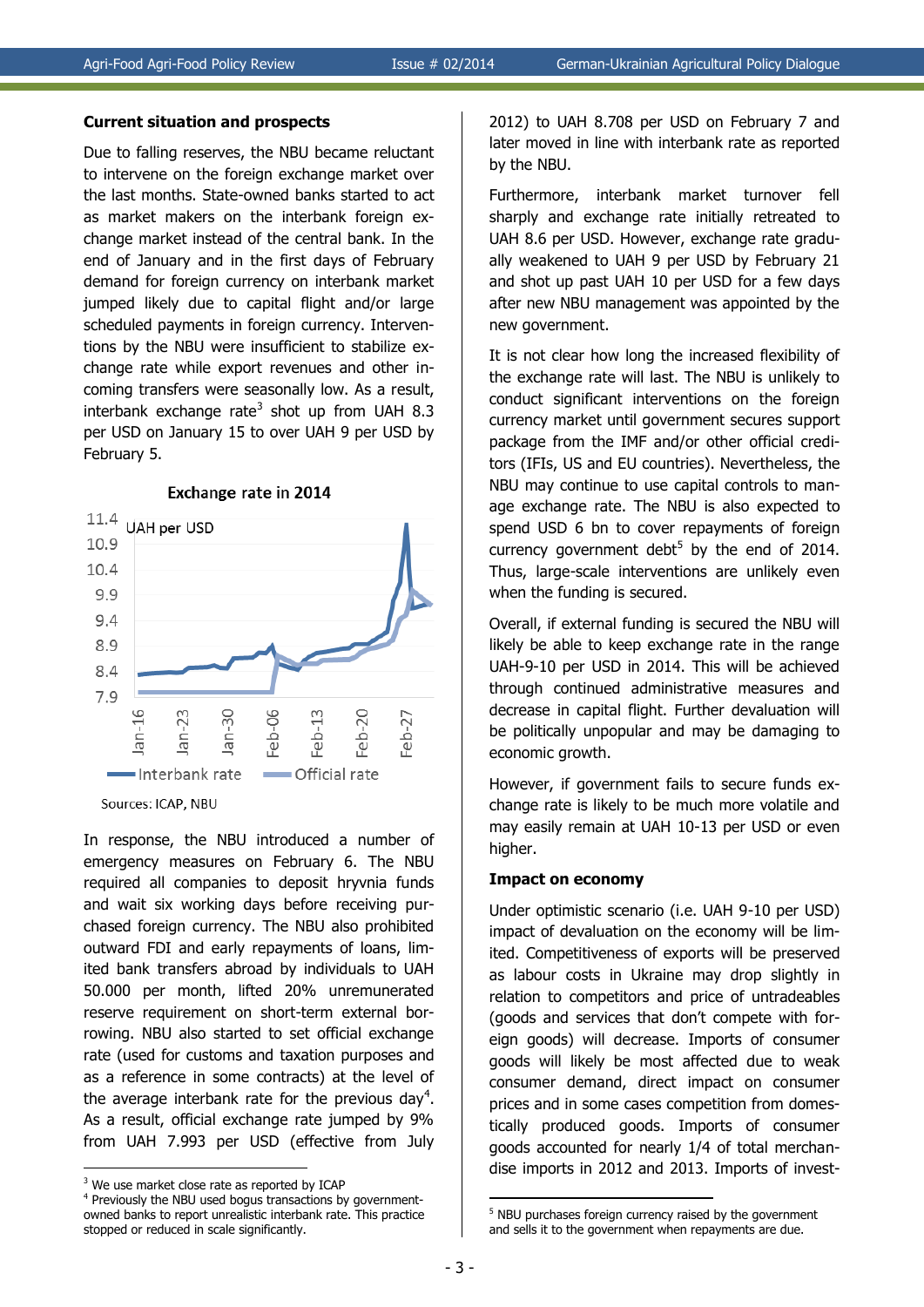ment goods and production inputs by domestically oriented branches of economy will react to lesser degree as they will be able to pass on some of the additional costs to consumers and they may become more competitive on domestic market. Import by export-oriented industries is likely to react slowly to changes in exchange rate due to dollardenominated sales and usually limited sources of supplies on domestic market. Imports of energy are not very flexible in response to moderate changes in prices/exchange rate and especially in short-term. Current account deficit will likely remain high at 8-9% of GDP (8.9% of GDP is preliminary observed in 2013).

Inflation is expected to increase in response to higher prices for gasoline, production inputs and imported consumer goods. However, weak nominal consumer demand may cause that consumer prices for imported goods will decrease slightly in dollar terms (reflecting domestic component in costs). During previous devaluations price increases were proportional or even larger than change in exchange rate.

Balance sheets of banks and nonfinancial corporations are unlikely to worsen significantly due to devaluation. Most bank customers should be able to shoulder additional costs of debt service as foreign currency loans are issued after 2008 to exporters or customers with other source of foreign currency income. At the same time, banks formed significant loss provisions for pre-2009 loans.

Impact on fiscal situation is likely to be balanced in the short-term. Budget will receive additional revenues from VAT and duties on imports. Higher inflation should boost other revenues but spending on debt service will also increase. In the medium term impact would likely be negative as VAT from imports (with high collectability) will be replaced by domestic VAT (with higher tax evasion) and increased debt service costs would continue<sup>6</sup>.

Overall impact of devaluation on the GDP growth is likely to be close to zero under optimistic scenario.

Under pessimistic scenario, higher devaluation may be accompanied by full-scale economic crisis. This may lead to fall in GDP, problems in financial

<u>.</u>

sector, cutbacks in social payments, restructuring of external debt, significant decrease in the current account deficit. However, threat of a possible economic crisis will likely act as powerful incentive to secure external financial assistance.

### **Impact on Ukrainian agriculture**

Exports of agricultural products in Ukraine increased sharply over the last five years while exports of other products recovered slowly after crisis. As a result, it accounted for over a quarter (26.2%) of merchandise exports as compared to 12.5% in 2007. This reflected primarily sharp increase in exports of cereals and oil products. Government gradually removed restrictions on grain exports and crops grew relatively steadily. Grain harvest in five of the last six years (2008-2013) was higher than observed in all previous seventeen years (1991-2007) with even more impressive results for sunflower seeds. External competitiveness of Ukrainian products was also supported by hryvnia devaluation in 2008.



Exports of agricultural products  $\blacksquare$  Metallurgy exports  $\blacksquare$  Other

#### Source: NRU

Ukraine also exports diversified range of finished food products to Russia and other CIS countries. It accounted for 5-6% of merchandise exports over the last years but it didn't experience boom similar to exports of cereals. On the contrary, Russia's consumer safety authorities subjected Ukrainian products to increased scrutiny banning exports of some products.

Hryvnia devaluation in general should make Ukrainian agricultural goods more competitive both on external and domestic markets. Grain exports is growing and becomes increasingly important source of export revenues while finished food products are increasingly exposed to competition from imports on domestic market**.**

 $<sup>6</sup>$  Although higher inflation will reduce hryvnia-</sup> denominated debt relative to GDP